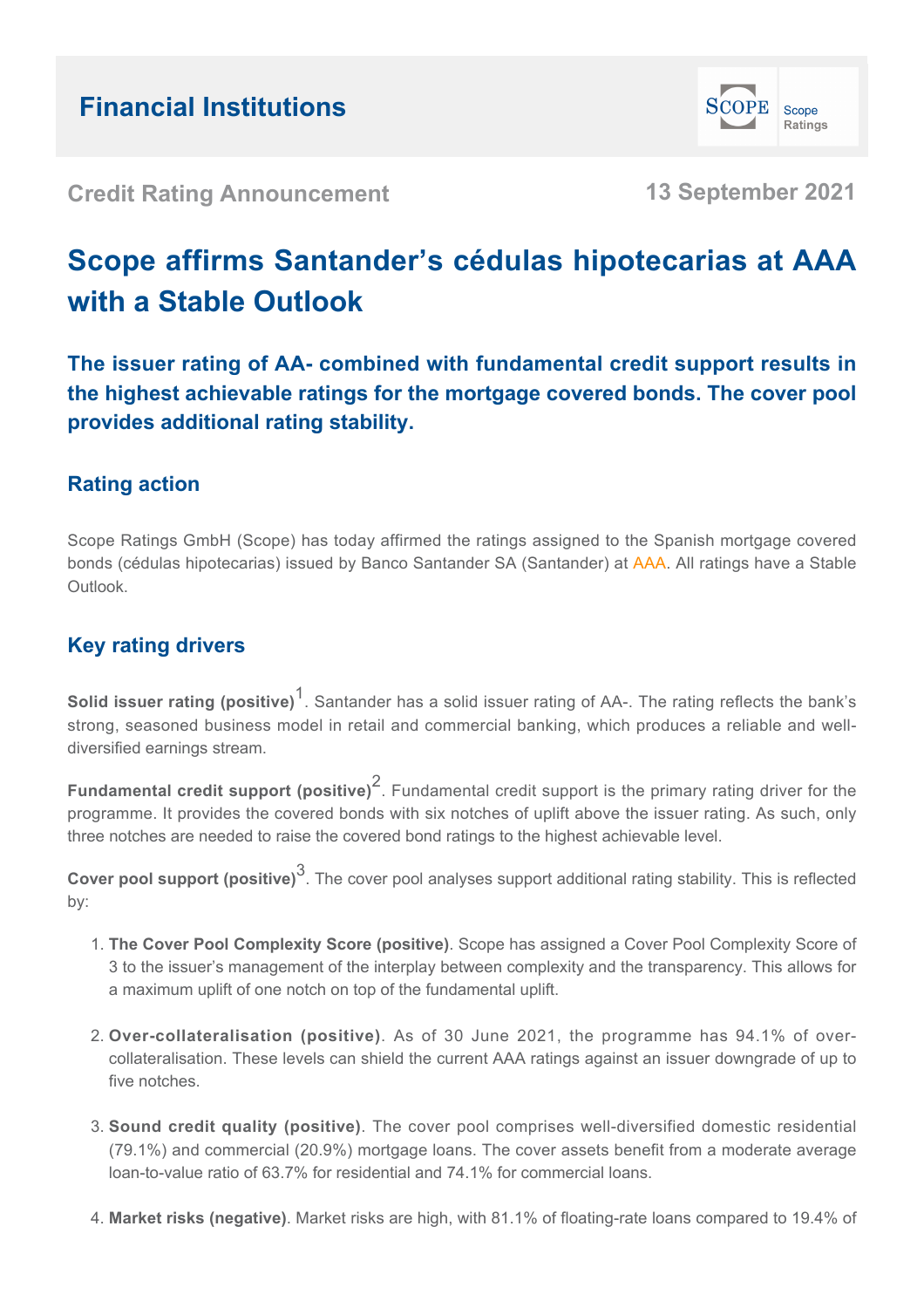floating-rate liabilities. Existing asset-liability mismatches are not mitigated by either extendable maturities or substitute assets. Foreign currency risk is limited, however, as 99% of loans and 100% of bonds are in euro. Available over-collateralisation also mitigates such risks.

### **Rating-change drivers**

Scope's Stable Outlook on the covered bonds reflects a rating buffer of five notches, including one notch provided by the cover pool. The ratings may be downgraded upon: i) an issuer rating downgrade by more than four notches; ii) a deterioration in Scope's view on fundamental support factors relevant to the issuer and Spanish mortgage covered bonds in general as well as on the interplay between complexity and transparency; and/or iii) an inability of the cover pool to provide an uplift if the issuer rating is downgraded by more than three notches.

### **Quantitative analysis and assumptions**

Scope's cash flow analysis projected defaults for the cover pool assuming an inverse Gaussian distribution. Scope derived an effective weighted-average lifetime mean default rate of 15% and a coefficient of variation of 60%.

Scope also assumed asset-recovery rates ranging between 94.0% in the base scenario and 75.0% in the stressed scenario for the residential loans and between 88.9% and 42.5% for respective scenarios for the commercial loans.

Scope established total security-value haircuts (including liquidation costs) for the properties securing the mortgage loans of 30%-43% in the base scenario and 35%-77.5% in the stressed scenario, with the level depending on the location and type of property.

Scope used the resulting loss distributions and default timings to project the covered bond programme's losses and reflect its amortisation structure. The analysis also incorporated the impact of rating-distancedependent interest-rate and forex stresses as well as different prepayment scenarios. Scope tested for low (1%) and high (up to 15%) prepayments to stress the programme's sensitivity to unscheduled repayments.

The programme is most sensitive to a low interest rate scenario in combination with low prepayments as well as an appreciation of foreign currencies against the base currency (euro). Scope applied forex stresses ranging between -45% and +100%.

Recovery lag assumptions were 24 months for residential loans and 36 months for commercial loans. Scope assumed an annual average servicing fee of 25bp for residential and 50bp for commercial mortgage loans.

Scope calculated the cover pool's net present value in the event of an asset sale by adding a refinancing premium to the rating-distance and scenario-dependent discount curve of 375bp for residential mortgage loans and 500bp for commercial mortgage loans.

The assets and bonds interest rates were based on public information, supplemented by historical marketwide mortgage rates in Germany considering the programme's seasoning split and a representative sample of Spanish mortgage and public sector covered bonds.

#### **Rating driver references**

- 1. [Banco Santander SA issuer rating](https://app.scope-one.com/ca/announcements/94E9557E-4EBA-47C6-ACEB-79260E5C7436)
- 2. [Fundamental support assessment Spain](https://www.scoperatings.com/ScopeRatingsApi/api/downloadstudy?id=0d27659b-e7df-48ce-a460-b1d243cfd7c1&q=1)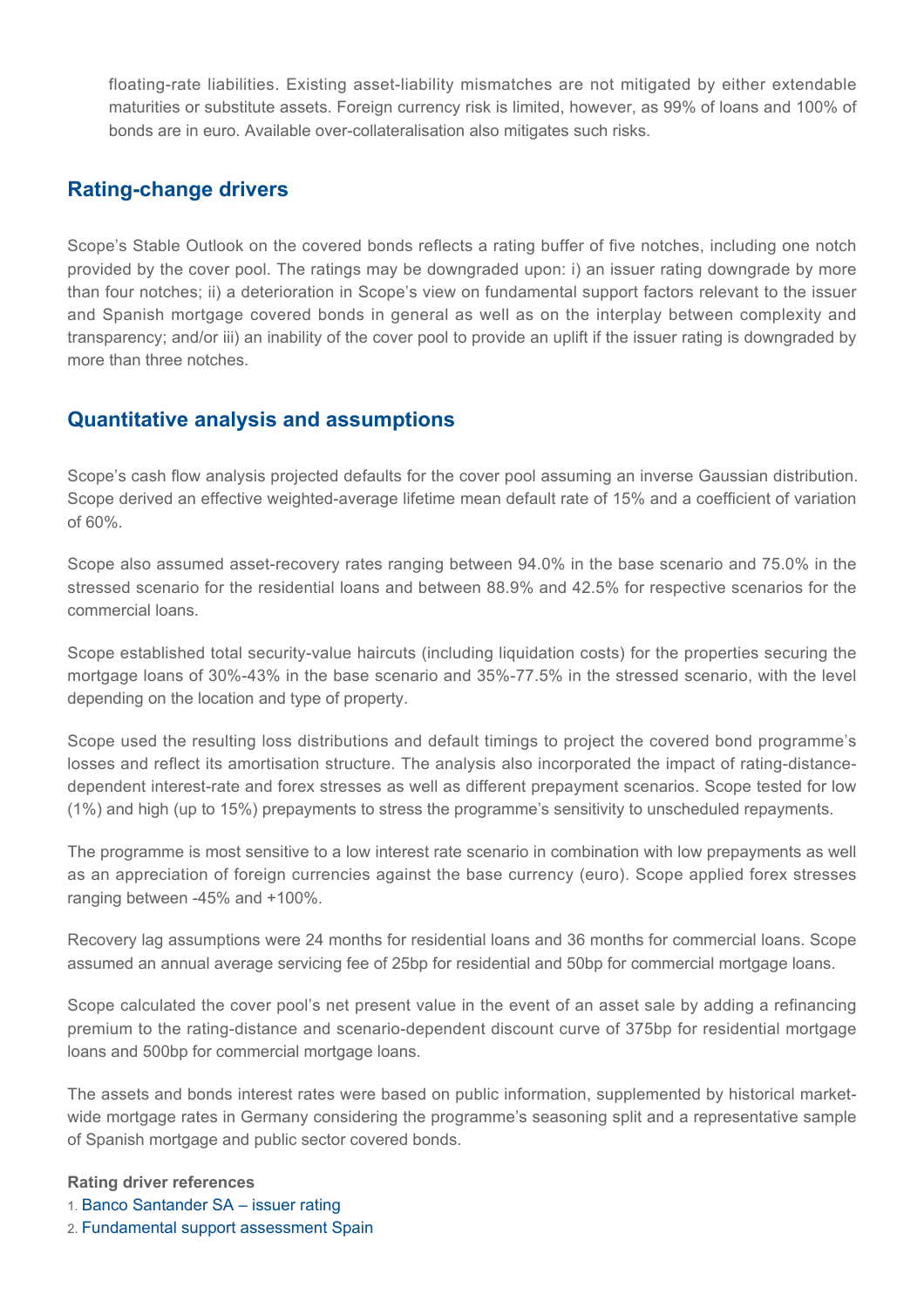#### 3. [Confidential and public quarterly cover pool reporting, complementary annual performance updates](https://www.santander.com/en/shareholders-and-investors/fixed-income)

#### **Stress testing**

No stress testing was performed.

#### **Cash flow analysis**

The Credit Rating uplift is based on a cash flow analysis using Scope Ratings' covered bond model (CobEL version 1.0). The model applies Credit Rating distance-dependent stresses to scheduled cash flows to simulate the impact of increasing credit and market risks. The model outcome is the expected loss for a given level of overcollateralisation.

#### **Methodology**

The methodologies used for these Credit Ratings and Outlooks, (Covered Bond Rating Methodology, 18 May 2021, General Structured Finance Rating Methodology 14 December 2020), are available on https://www.scoperatings.com/#!methodology/list.

The model used for this Credit Rating and Outlook is (Covered Bonds Expected Loss Model version 1.0) available in Scope Ratings' list of models, published under https://www.scoperatings.com/#!methodology/list.

Scope Ratings GmbH and Scope Ratings UK Limited apply the same methodologies/models and key rating assumptions for their credit rating services, while Scope Hamburg GmbH's methodologies/models and key rating assumptions are different from those of Scope Ratings GmbH and Scope Ratings UK Limited.

Information on the meaning of each Credit Rating category, including definitions of default, recoveries, Outlooks and Under Review, can be viewed in 'Rating Definitions – Credit Ratings, Ancillary and Other Services', published on https://www.scoperatings.com/#!governanceand-policies/rating-scale. Historical default rates of the entities rated by Scope Ratings can be viewed in the Credit Rating performance report at https://www.scoperatings.com/#governance-and-policies/regulatory-ESMA. Also refer to the central platform (CEREP) of the European Securities and Markets Authority (ESMA): http://cerep.esma.europa.eu/cerep-web/statistics/defaults.xhtml. A comprehensive clarification of Scope Ratings' definitions of default and Credit Rating notations can be found at https://www.scoperatings.com/#governance-and-policies/rating-scale. Guidance and information on how environmental, social or governance factors (ESG factors) are incorporated into the Credit Rating can be found in the respective sections of the methodologies or guidance documents provided on https://www.scoperatings.com/#!methodology/list.

The Outlook indicates the most likely direction of the Credit Rating if the Credit Rating were to change within the next 12 to 18 months.

#### **Solicitation, key sources and quality of information**

The Credit Ratings were not requested by the Rated Entity or its Related Third Parties. The Credit Rating process was conducted:

With Rated Entity or Related Third Party participation NO

With access to internal documents NO With access to management NO

The following substantially material sources of information were used to prepare the Credit Ratings: public domain and Scope Ratings' internal sources.

Scope Ratings considers the quality of information available to Scope Ratings on the Rated Entity or instrument to be satisfactory. The information and data supporting these Credit Ratings originate from sources Scope Ratings considers to be reliable and accurate. Scope Ratings does not, however, independently verify the reliability and accuracy of the information and data. Prior to the issuance of the Credit Rating action, the Rated Entity was given the opportunity to review the Credit Ratings and Outlooks and the principal grounds on which the Credit Ratings and Outlooks are based. Following that review, the Credit Ratings were not amended before being issued.

#### **Regulatory disclosures**

These Credit Ratings and Outlooks are issued by Scope Ratings GmbH, Lennéstraße 5, D-10785 Berlin, Tel +49 30 27891-0. The Credit Ratings and Outlooks are UK-endorsed.

Lead analyst: Mathias Pleißner, Director

Person responsible for approval of the Credit Ratings: Olivier Toutain, Executive Director

The Credit Ratings/Outlooks were first released as a public Credit Rating by Scope Ratings on 22 September 2015. The Credit Ratings/Outlooks were last updated on 17 September 2020. The Credit Ratings and Outlooks were converted from public to subscription Credit Ratings on 29 August 2019.

#### **Potential conflicts**

See www.scoperatings.com under Governance & Policies/EU Regulation/Disclosures for a list of potential conflicts of interest related to the issuance of Credit Ratings.

#### **Conditions of use / exclusion of liability**

© 2021 Scope SE & Co. KGaA and all its subsidiaries including Scope Ratings GmbH, Scope Ratings UK Limited, Scope Analysis GmbH, Scope Investor Services GmbH, and Scope ESG Analysis GmbH (collectively, Scope). All rights reserved. The information and data supporting Scope's ratings, rating reports, rating opinions and related research and credit opinions originate from sources Scope considers to be reliable and accurate. Scope does not, however, independently verify the reliability and accuracy of the information and data. Scope's ratings, rating reports, rating opinions, or related research and credit opinions are provided 'as is' without any representation or warranty of any kind. In no circumstance shall Scope or its directors, officers, employees and other representatives be liable to any party for any direct,